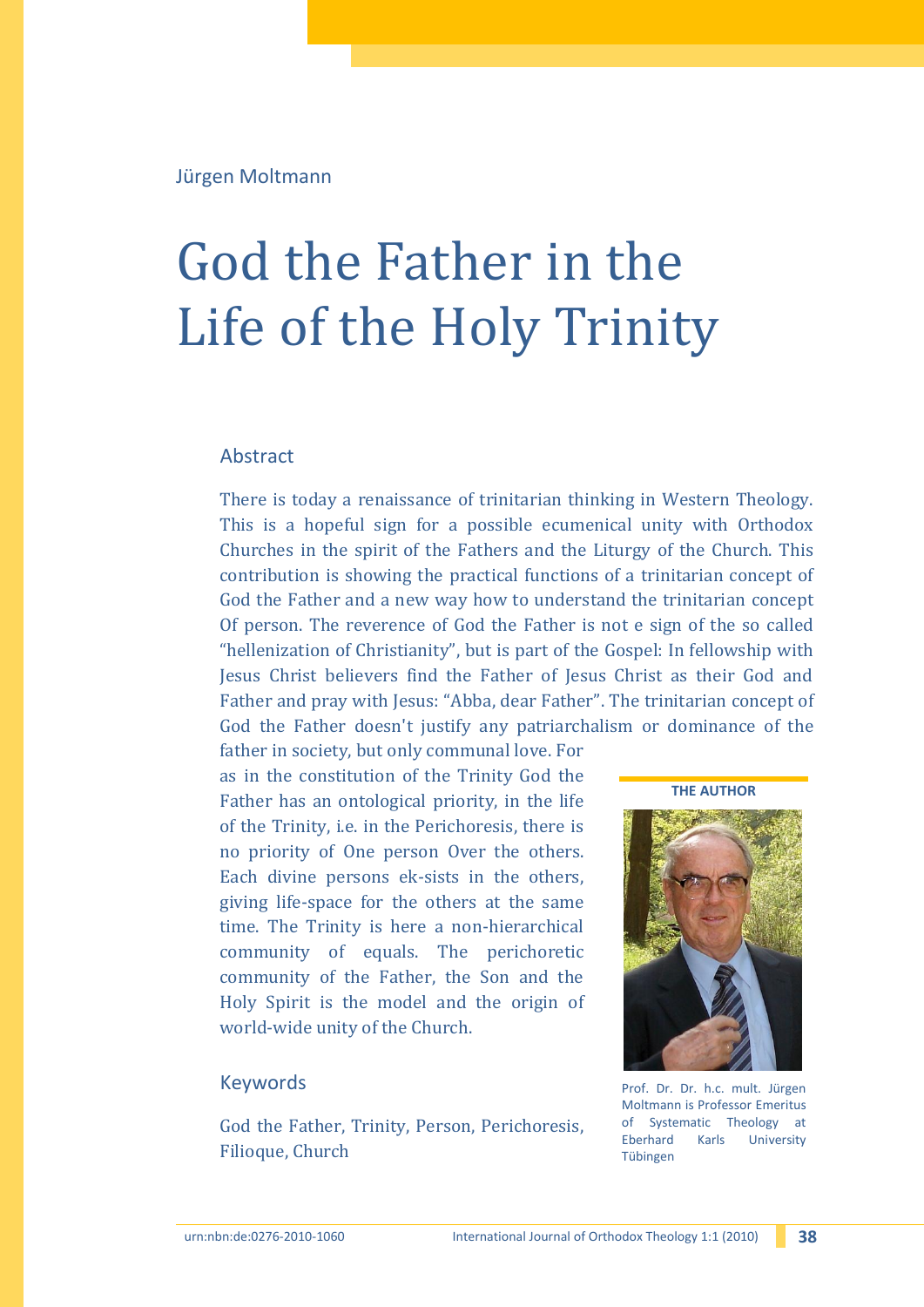Your Beatitude, Patriarch Daniel, Revered Mr. Dean,

It was with great gratitude and deep joy that we accepted your invitation to hold this conference about the Trinitarian understanding of God the Father in the rooms of the patriarchy in Bucharest. At this moment I myself am thinking of the famous 1978 and l979 Klingenthal conferences about the Filioque in the doctrine of the Trinity, at which the unforgettable Father Dumutru Staniloae and his friend the then young Professor Daniel Ciobotea helped us so greatly with their theological insight and wisdom.<sup>1</sup> At that time we thought of a continuation of these fruitful discussions but in the ecumenical framework this unfortunately never came about. So we have now taken the initiative by ourselves.

There has meanwhile come to be a renaissance in Trinitarian thinking in Western theology. Numerous books have been dedicated to Trinitarian thinking in theology.<sup>2</sup> This is for us a cause for rejoicing, since it brings us once again closer to the Orthodox churches in the spirit of the church Fathers and the liturgy. But up to now the direction of the new Trinitarian thinking has been especially the nature and efficacy of the Holy Spirit. Consequently just as many new studies about the theology of the Holy Spirit have appeared.<sup>3</sup> Hardly any attention has been paid to God the Father and the Trinitarian understanding of him. The politically authoritarian concept of father was criticized by the democratic liberation movements, the disparagement of the woman through cultural patriarchalism was critically surmounted by feminist theology. So this conference is dedicated to the Trinitarian understanding of God the Father, for there is nothing in itself wrong about calling God Father and about being oneself a father in one's family.

There are two major complexes in which to talk about God the Father:

1. In many religions, particularly the Mediterranean ones, the supreme god was called 'Father of the universe', whether it was Zeus, the father of all, or Jupiter, the father of the gods. With the fatherhood of the supreme God the authority of the high priest or the Caesar was then legitimated. As Lactantius explained<sup>4</sup> every

<sup>1</sup> L. Vischer (ed.), *Spirit of God, Spirit of Christ. Ecumenical Reflections on the Filioque Controversy* (Geneva: World Council of Churches, 1981); D. Ciobotea, *Confessing the Truth in Love. Orthodox Perceptions of Life, Mission and Unity* (Iaşi: Ed. Trinitas, 2001).

<sup>2</sup> For a good survey see S. J. Grenz, *Rediscovering the Triune God. The Trinity in Contemporary Theology* (Mineapolis: Fortress Press, 2004).

<sup>3</sup> M. Welker, *Gottes Geist. Theologie des Heiligen Geistes* (Neukirchen-Vluyn: Neukirchener Verlag, 1992); D. Munteanu, *Der tröstende Geist der Liebe. Zu einer ökumenischen Lehre vom Heiligen Geist über die trinitarischen Theologien von J. Moltmann und D. Stăniloae* (Neukirchen-Vluyn: Neukirchener Verlag, 2003).

<sup>4</sup> L. C. F. Lactantius, *Vom Zorne Gottes* (ed. H. Kraft, A. Wlosok, Texte der Forschung 4, Darmstadt: Wissenschaftliche Buchgesellschaft, 1974). See J. Moltmann, "I believe in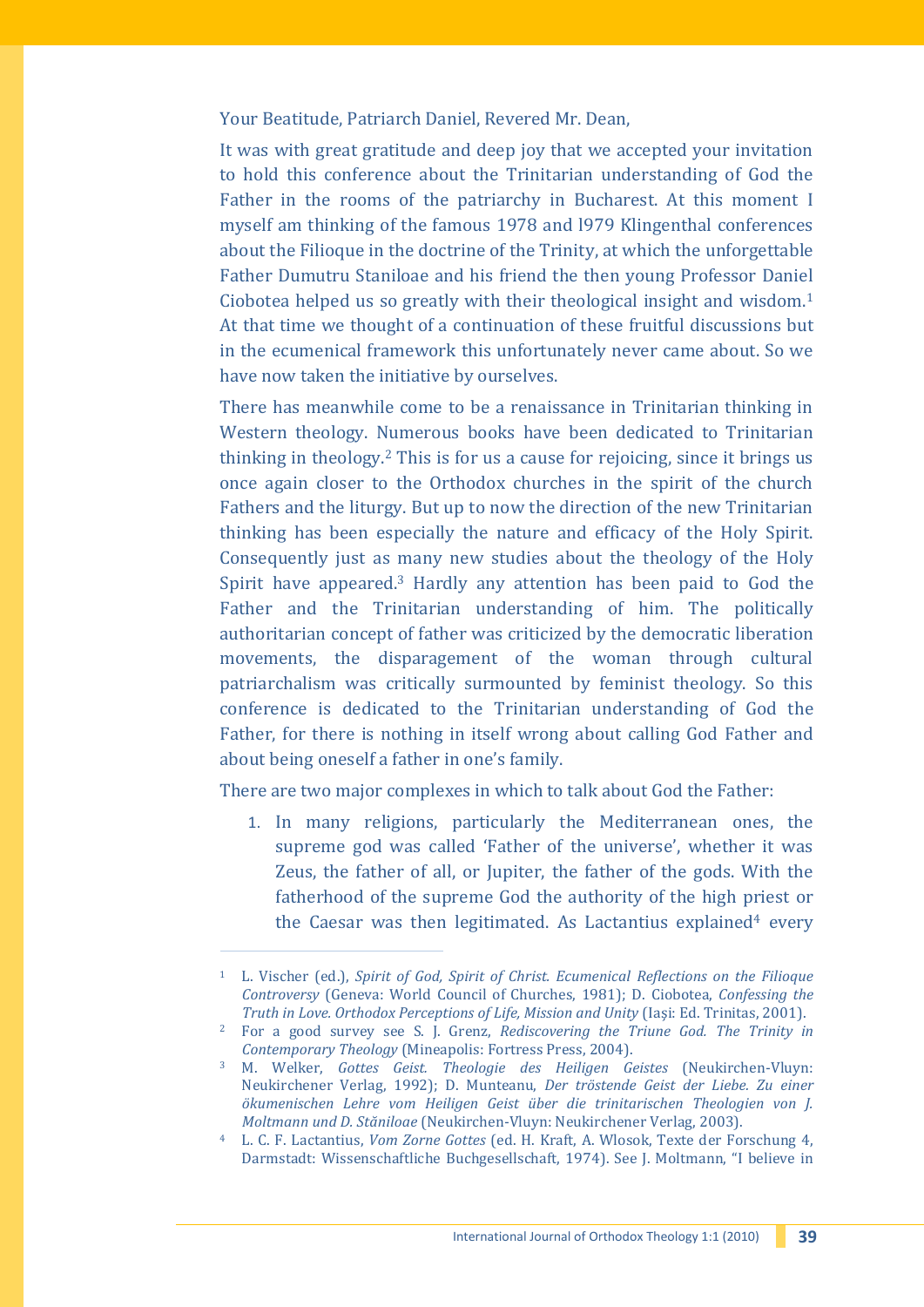ruler has to be at once lord and father for his subjects, in order to be feared by his subjects as lord and loved by them as father. Just as the father gods always had a goddess at their side, the mother of the family was feared and loved together with the father.

2. The Christian faith, however, talks exclusively about 'the Father of Jesus Christ'. According to the New Testament it is only in the fellowship of Christ that we can pray 'Abba, dear Father'. Only 'he who sees the Son sees the Father' (Jn 14.9), 'so that the Father may be glorified in the Son' (Jn 14.13). Consequently in Christianity God the Father is talked about quite differently from the way he is talked about in the generally religious or political sense. But what is different, and how does it change the world?

We shall try to arrive at the Trinitarian understanding of God the Father, and its functions in church and people.

My task is now an ancillary, introductory one. I shall try to show the New Testament reasons for the worship of God the Father, because

- 1. in ecumenical circles this is what is expected of a Protestant theologian;
- 2. it is often maintained that the Trinitarian doctrine of the patristic church rests on the philosophical 'Hellenization of Christianity' and not on the gospel of Jesus. I want to show that the patristic doctrine of the Trinity rests on the canonical gospel and is not a speculation;
- 3. Together with a number of my colleagues, I am convinced that the modern derivation of the divine Trinity from God's selfconsciousness (Hegel) or God's self-revelation (Barth) or God's selfcommunication (Rahner) has failed, <sup>5</sup> and that for an explanation we must begin with biblical salvation history, that is to say 'from below'. But this means that we do not start from the unity of God in order from that to deduce a threefold God; we start from the three Persons to which the New Testament witnesses, in order to comprehend from their co-operation for the salvation of the world their original and final Tri-unity.

God the Father." Patriarchal and Non- Patriarchal Talk of God, in: idem, *History and the Triune God* (trans. J. Bowden, London: SCM Press, 1991), pp. 1-18.

<sup>5</sup> J. Moltmann, 'The Triune God', in: idem, *Sun of Righteousness, arise! God's Future for Humanity and the Earth* (trans. M. Kohl, Minneapolis, London: SCM Press, 2010), pp. 149-169.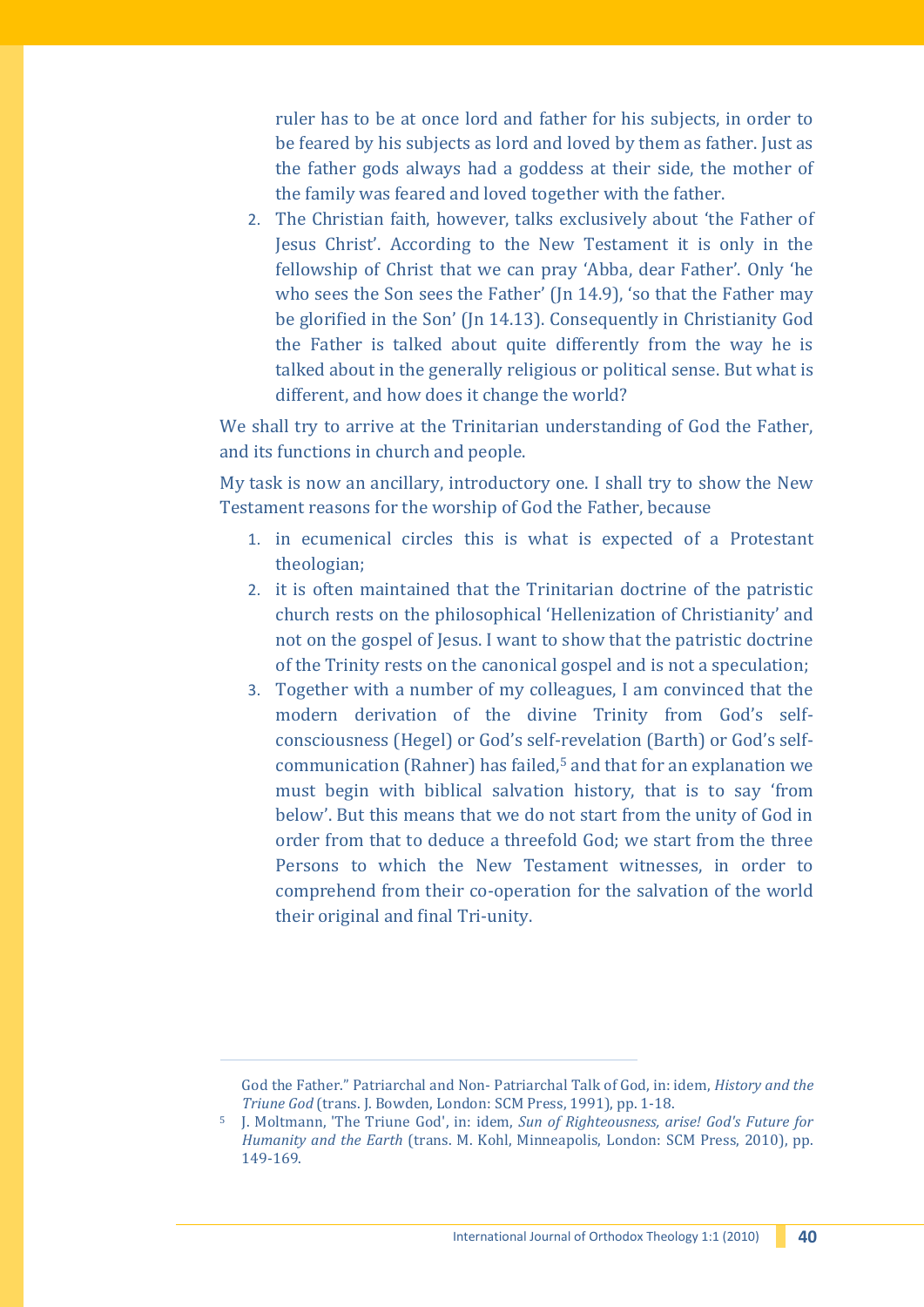## Jesus and 'Abba, my Father'

j

It is not merely Christian doctrine which has a threefold orientation; it is the Christian faith itself. For anyone who believes in Jesus, the Son of God, believes that he lives 'in God' (1 Jn 4.15) in the triune God.

- a) Christ was sent into the world 'to seek that which was lost'. He takes those he finds with him on his way to the resurrection and the life. In fellowship with the only begotten Son of God, they experience 'the first-born among many brothers and sisters (Rom 8.29). In his community they experience themselves as newly born, as God's sons and daughters. That is 'the grace of our Lord Jesus Christ'.
- b) After his experience of God in baptism, Jesus prayed 'Abba, my Father' (Mk 14.36).<sup>6</sup> That is exclusively related only to himself, the Son of God. In fellowship with Christ we pray with him to his Father and cry 'Abba, dear Father' (Rom 8.15). Paul heard the intimate 'Abba' cry of Jesus in Rome and Galatia; afterwards it was replaced in the church by the more remote 'Our Father in heaven'.<sup>7</sup> When today we again pray 'Abba, dear Father', we sense the nearness of Jesus. We believe in the God of Jesus Christ, from whom Christ's sending into this world, his self-surrender for the world, and his raising into the new world derives. We believe in God the Father for Christ's sake, for in doing so we believe and experience that God is love (Rom 8.31-39).
- c) In fellowship with Christ and the Father we experience that his grace is new every morning and the living energies of the Holy Spirit flow into us. $8$  They make live and comfort us, as a mother gives life and comforts.

Fellowship with Christ - Abba, dear Father - the life-giving energies of the divine Spirit: that is the threefold orientation in the Christian experience of God. I do not just believe in God, I live in the triune God. With Christ I live 'in God' (1 Jn 4.15).

I find in Christ the Father and the Spirit; I find in the Father the Son and the Spirit; I find in the Spirit Christ and the Father of Jesus Christ. They are

<sup>6</sup> This was convincingly shown by J. Jeremias, *Abba. Studien zur neutestamentlichen Theologie und Zeitgeschichte* (Göttingen: Vandenhoeck & Ruprecht, 1966); selections in english idem, *The Prayers of Jesus* (trans. J. Bowden, London: SCM Press, 3rd ed., 1973).

<sup>7</sup> C. Fabricius, Urbekenntnis der Christenheit (in: W. Koepp ed., Reinhold Seeberg FS, Bd. 1: *Zur Theorie des Christentums* Leipzig: Deichert 1929), pp. 21-44.

<sup>8</sup> J. Moltmann, *The Spirit of Life. A Universal Affirmation* (trans. M. Kohl, London and Minneapolis: Fortress Press, 1992); idem, *The Source of Life. The Holy Spirit and the Theology of Life* (trans. M. Kohl, London, Minneapolis: Fortress Press, 1997).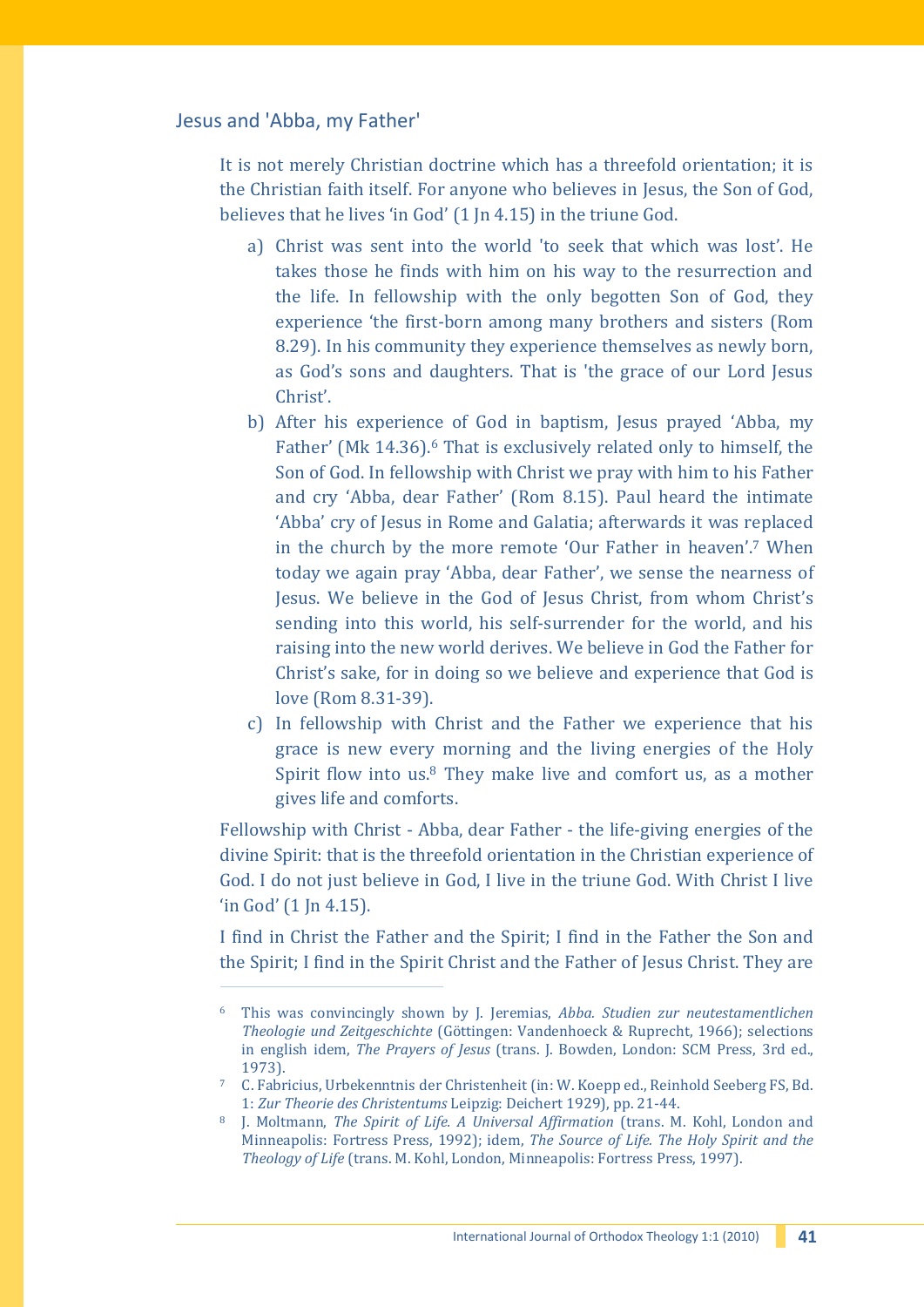so much present in one another that in their fellowship they are 'one', and yet their unity is so wide open that the community of Christ, humanity and the whole creation find in it the space of eternal life. Their unity is therefore not a numerical unity, and not a monadic unity, as is suggested by the word 'monotheism'; it is a 'unitedness', as the new word 'Trinity' suggests.<sup>9</sup>

When we turn to the Father, we find that the special and exclusive relationship between Jesus and his God and Father is carried right through the New Testament. It is not only in the Gospel of John that Jesus and the Father are so much 'one' (Jn 10.30) that 'the Father is glorified in the Son' (Jn 14.13); according to Matthew 11.17, 'no one knows the Son except the Father and no one knows the Father except the Son and anyone to whom the Son reveals him'. According to the Gospel of John, the 'unity' of the Father and the Son is not an identity of one and the same Person; it is a unity by virtue of mutual indwelling: 'I am in the Father, the Father is in me' (Jn 14.10, 11, 20; 17.21 and frequently); that is to say, it is a perichoretic unity.<sup>10</sup> This opens itself in the sending of the Son into the world and in his self-giving for the World, but it remains a special unity of the Son with his Father: 'I ascend to my Father and to your Father, to my God and your God' (Jn 20.17). That points to the two sides of the Person of Christ, the 'only begotten Son' (Jn 3.16) and 'the first-born among many': the one who is born of God is in relation to the Father exclusively God's Son, in relation to believers he is so inclusively.

Paul too holds fast to this difference when he talks about 'the Father of our Lord Jesus Christ' (2 Cor 1.3). He distinguishes between the fatherhood of God and the lordship of the Son. God is not at once Father and Lord, as was usually said in the Latin church, following Lacantius. According to Paul, the Father of Jesus Christ is first of all the Father of Jesus. We come into fellowship with the Father of Jesus Christ through his lordship over the living and the dead (Rom 14). If Jesus is our lord, then his Father will become our Father, and the brothers and sisters of the first-born Son will become sons and daughters of God the Father. By virtue of the liberating lordship of Christ in the end the Father of Jesus Christ will become the Father over all and 'the Father of glory' (Eph 1.17). When the Son has brought to completion his lordship over all the powers of sin and death, he

ł

<sup>9</sup> J. Moltmann, 'No Monothesism is like Another', in: idem, *Sun of Righteousness, Arise*, pp. 85-100.

<sup>10</sup> K. Scholtissek, *ln ihm sein und bleiben. Die Sprache der lmmanenz in den johanneischen Schriften* (Freiburg im Breisgau, Basel, Wien: Herder, 2000).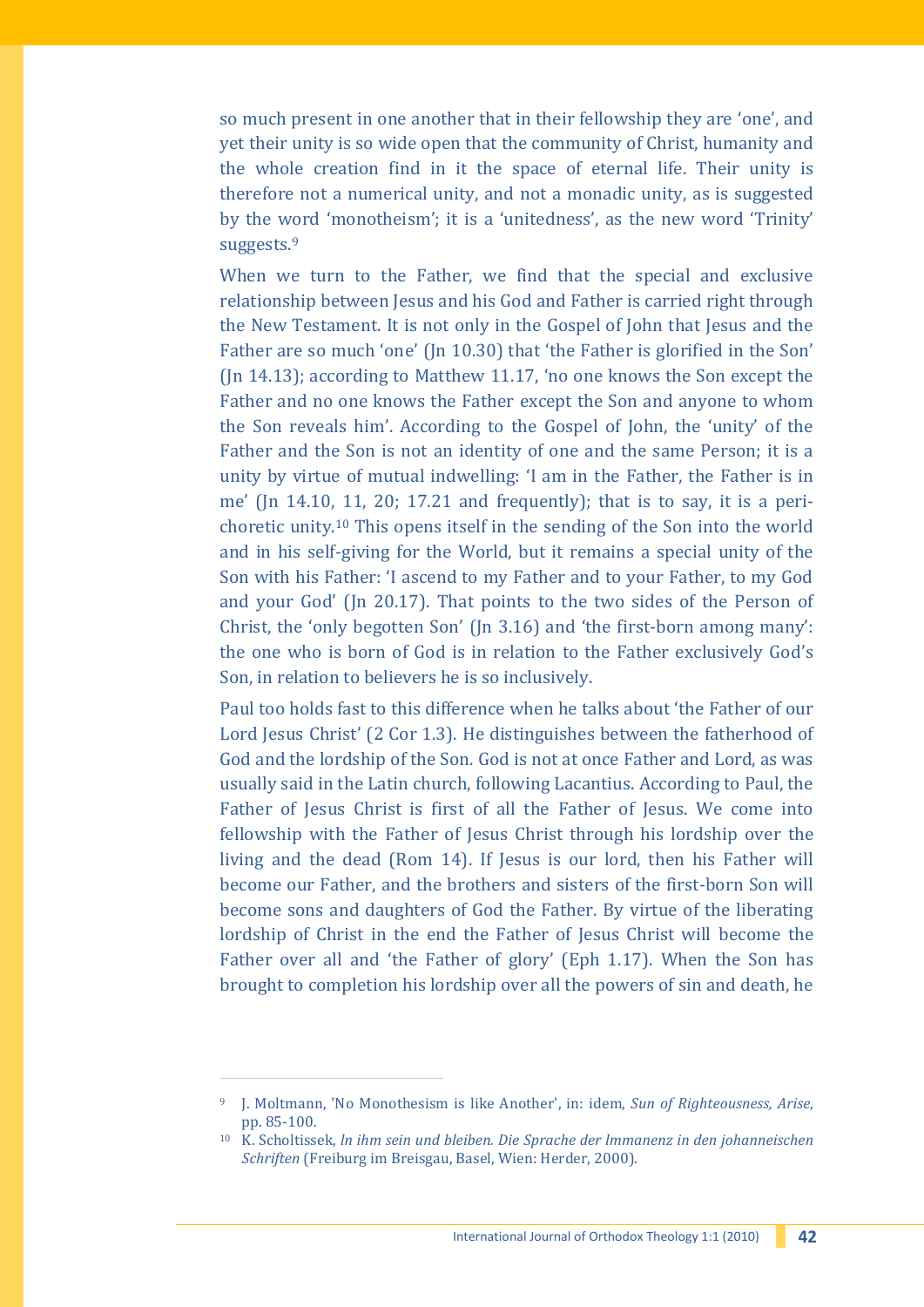will hand over the lordship, now completed into the 'kingdom', to his Father, so that God may be 'all in all (1 Cor 15.28).<sup>11</sup>

From Jesus' Abba cry as we have it in the Gospels down to the formula about 'the Father of our Lord Jesus Christ', it is clear that in the Christian interpretation God can only be understood as 'Father' in a trinitarian sense. The development of the doctrine of the Trinity leads to a critical doctrine of God in the world of the religions. The doctrine of the Trinity does not merely link Jesus with God the Father; it also draws the Father deeply into the fate of the Son of God in this world. If God as Father is thought of metaphysically, then the essential unity of the Father with the Son of God is dissolved and the divine sonship of Jesus is denied. But if the sonship of Jesus is denied, then the Father of Jesus Christ is unknown as well. The pivotal point is the divine sonship of Jesus. Without that the outcome is Jesus humanism on the one side, and the Islamization of the concept of God on the other.

What are the practical consequences of the Trinitarian concept of Father?

When the divine Abba secret revealed itself to Jesus, according to the testimony of the synoptic Gospels he left his family, entrusting himself solely to God, and lived among his brothers and sisters in the simple, lost people (*ochlos*). According to Mark 3.31-35, he rejected his physical mother, brothers and sisters: 'Whoever does the will of God is my brother, and sister and mother.' The fundamental guideline of the Sermon on the Mount too, 'be perfect, as your Father in heaven is perfect' (Mt 5.48) is the basis not for the lordship of fathers in society but for the love of our enemies. According to these few indications of the function of the Christian belief in the Father of Jesus Christ, we have to do with a contrast ethic. The ethics of discipleship correspond to the Trinitarian understanding of God the Father."<sup>12</sup>

<sup>11</sup> J. Moltmann, *The Crucified God: the Cross of Christ as the Foundation and Criticism of Christian Theology* (trans. R. A. Wilson and J. Bowden, London, New York: SCM Press, 1974), pp. 265-275.

<sup>12</sup> G. Lohfink, *Wie hat Jesus Gemeinde gewollt? Zur gesellschaftlichen Dimension des christlichen Glaubens* (7. Auflage, Freiburg im Breisgau, Basel, Wien: Herder, 1987); idem, *Wem gilt die Bergpredigt? Beiträge zu einer christlichen Ethik* (Freiburg im Breisgau, Basel, Wien: Herder, 1988).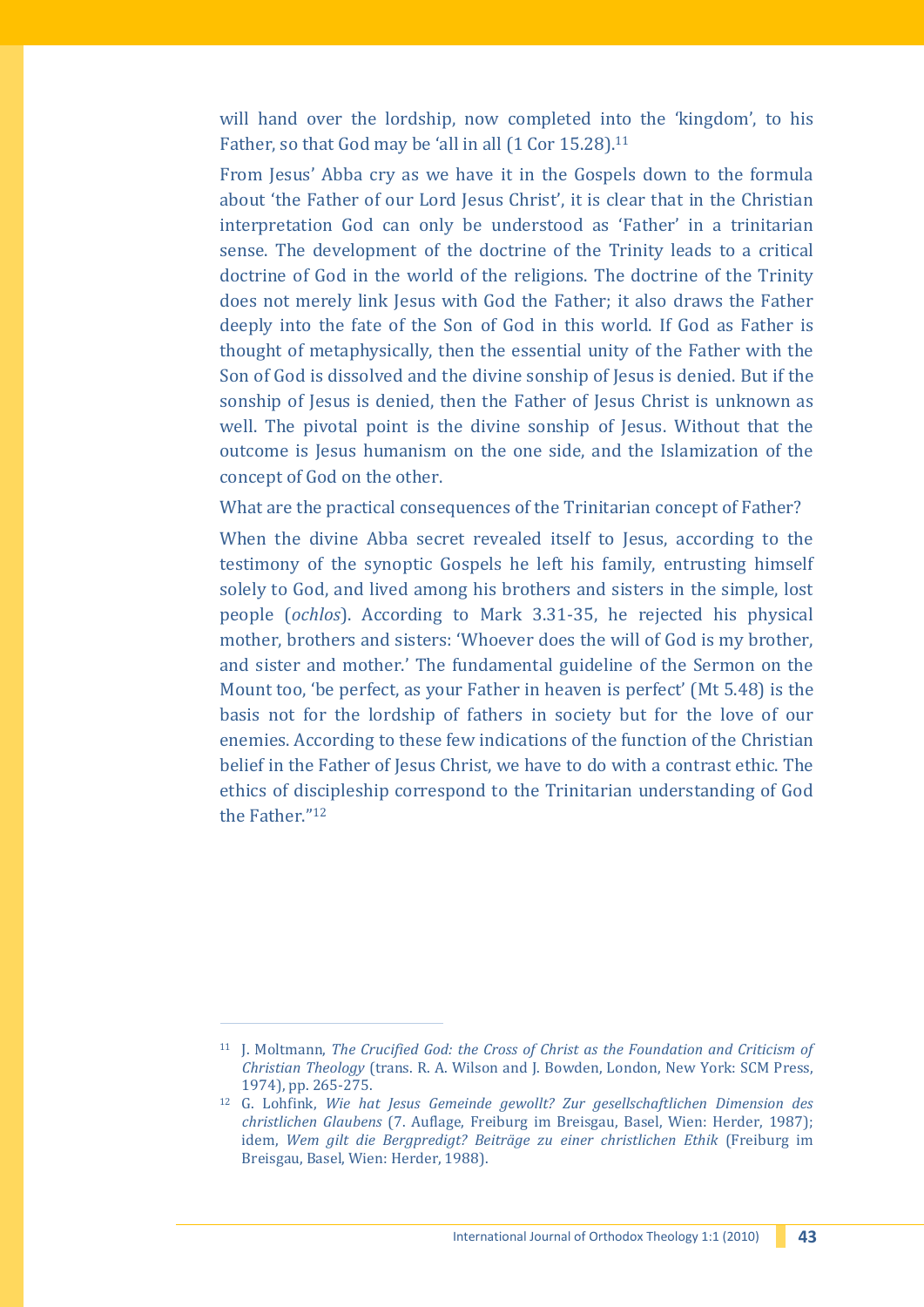### The Father in the Immanent Trinity

In the New Testament the particular and personal relationship of Jesus, the Son of God, to his God and Father is everywhere respected. If only the Son knows the Father and whoever to whom the Son reveals it, on the foundation of his revelation we must ask about the immanent relationships of the Father and the Son. What in faith in the Son is experienced in God must 'be in God beforehand', as Karl Barth declared in the Trinitarian deduction, for God remains faithful to himself; he does not deny himself. And not least, the divine Triunity is not merely discerned in faith; it is also loved and worshipped for its own sake. The 'immanent Trinity' is the doxological Trinity. Doxology is the 'Sitz im Leben' for trinitarian thinking about God."<sup>13</sup>

This brings us in humility and respect to the question: what makes the Father in the Trinity Father? Western theological thinking has always stressed the immanent trinitarian relations: in the eternal Godhead, fatherhood – sonship – spirithood must be distinguished. Yet there is no fatherhood without a father, and no sonship without a son, and so forth. Relations without person are left in the air, so to speak.<sup>14</sup> In eastern Orthodox thinking, I believe I can detect a priority of persons before their relations. But is God the Father already Father in himself before in eternity he begets the Son? According to our human analogies, it is only the relation to a begotten child which first makes a male person a father, although he can of course already in himself be called a potential father. I am assuming that in the Trinity Persons and relations are equally primal in origin. ln Western thinking, it is impossible to reserve the concept of person for God himself and apply the relations of the fatherhood and so forth to God's mode of revelation without falling victim to modalism. Orthodox thinking rightly starts logically from the assumption that the Father begets the Son in eternity and must as *arche precede* the Son and his begetting, yet his fatherhood and his begetting of the Son must be thought of as equally primal, so as not to have to talk hypothetically about a (potentially) sonless Father, or without having to talk about God's fatherhood in non-trinitarian terms, for example as Father of the universe or as the Father of political authorities.

In the constitution and the primal relationships of the Trinity, the Father has undoubtedly the priority. The Son is sent by the Father into the world (Jn 17.21) and was therefore begotten in eternity by the Father. The Holy

<sup>13</sup> J. Moltmann, *The Trinity and the Kingdom of God* (trans. M. Kohl, London, San Francisco: SCM Press 1981), pp. 151-161.

<sup>14</sup> Idem, *In der Geschichte des dreieinigen Gottes*, p. 124.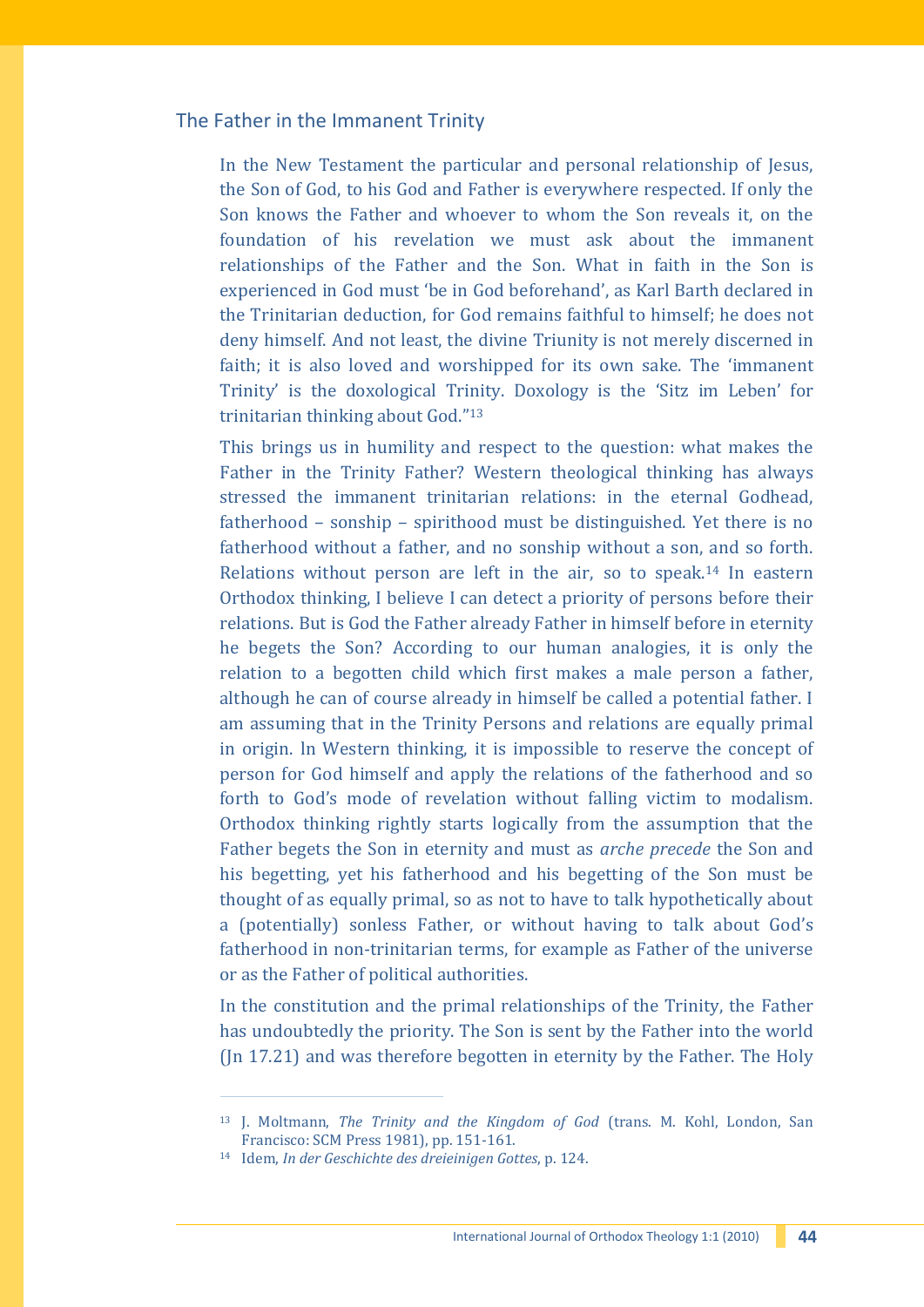Spirit, the Spirit of truth, comes from the Father (Jn 16.7-13); consequently he proceeds in eternity from the Father. And the Father himself? He evidently proceeds from himself. Should this relationship of the Trinitarian Persons be called 'the monarchy of the Father'? Certainly, superficially speaking, the Father is the 'origin' of the Son and the Spirit and his own origin. But with the introduction of the philosophical term *arche*, the Son and the Spirit become indistinguishable: they are then both only the ones caused. They become distinguishable only if we drop the overriding term *arche* and use the singular determinations of begetting and proceeding. The Holy Spirit is not 'begotten' and the Son has not 'proceeded' .

If we look more closely at the begetting of the Son and the proceeding of the Spirit, we discover an asymmetry. The Son is begotten by the Father, but the Spirit does not proceed from one who 'breathes him out' but from the Father. The proceeding of the Spirit presupposes the begetting of the Son, in which the Father shows himself to be the 'Father of the Son' and hence the Son's existence with the Father. To say this is not to maintain that the Spirit proceeded 'from the Father and from the Son, but nevertheless the Son is not far removed from the proceeding of the Spirit from his Father. l would say that the proceeding of the Spirit from the Father takes place in the presence of the Son. 'The Son is not a stranger in the proceeding of the Spirit from the Father', said Boris Bobrinskoy at the Klingenthal conference. That fits in with the various statements in the Gospel of John, according to which the Son prays the Father 'to give another Comforter' (Jn 14.16.26), 'to send' him in his name, 'to have him sent' through the Son (Jn 16.7). The Son comes from the Father and goes to the Father in a position which allows him to participate in the sending of the Spirit. lt is the position 'at the right hand of the Father'. According to Epiphanius, 'the Spirit proceeds from the Father' and 'receives from the Son'. We then understood that to mean: 'The Holy Spirit proceeds from the Father of the Son, and receives its form from the Father and from the Son.' <sup>15</sup> But we were not entirely happy about this statement. The relationships of the Son and the Spirit in the original constitution of the Trinity required further investigation.

It is the Spirit, the 'Father' says (J.-M. Garrigues). <sup>16</sup> That is astonishing, for the Father is not, after all, the Father of the Spirit, and the Spirit is not 'begotten' by the Father, yet through believers the Spirit addresses God as Father. Those who are seized by the Holy Spirit know themselves to be

<sup>15</sup> L. Vischer, *Spirit of God, Spirit of Christ*, p. 171.

<sup>16</sup> J.-M. Garrigues, *L´Esprit qui dit "Pere!": L´Esprit Saint dans la vie trinitaire et le problem du Filioque* (Paris: Téqui, 1982).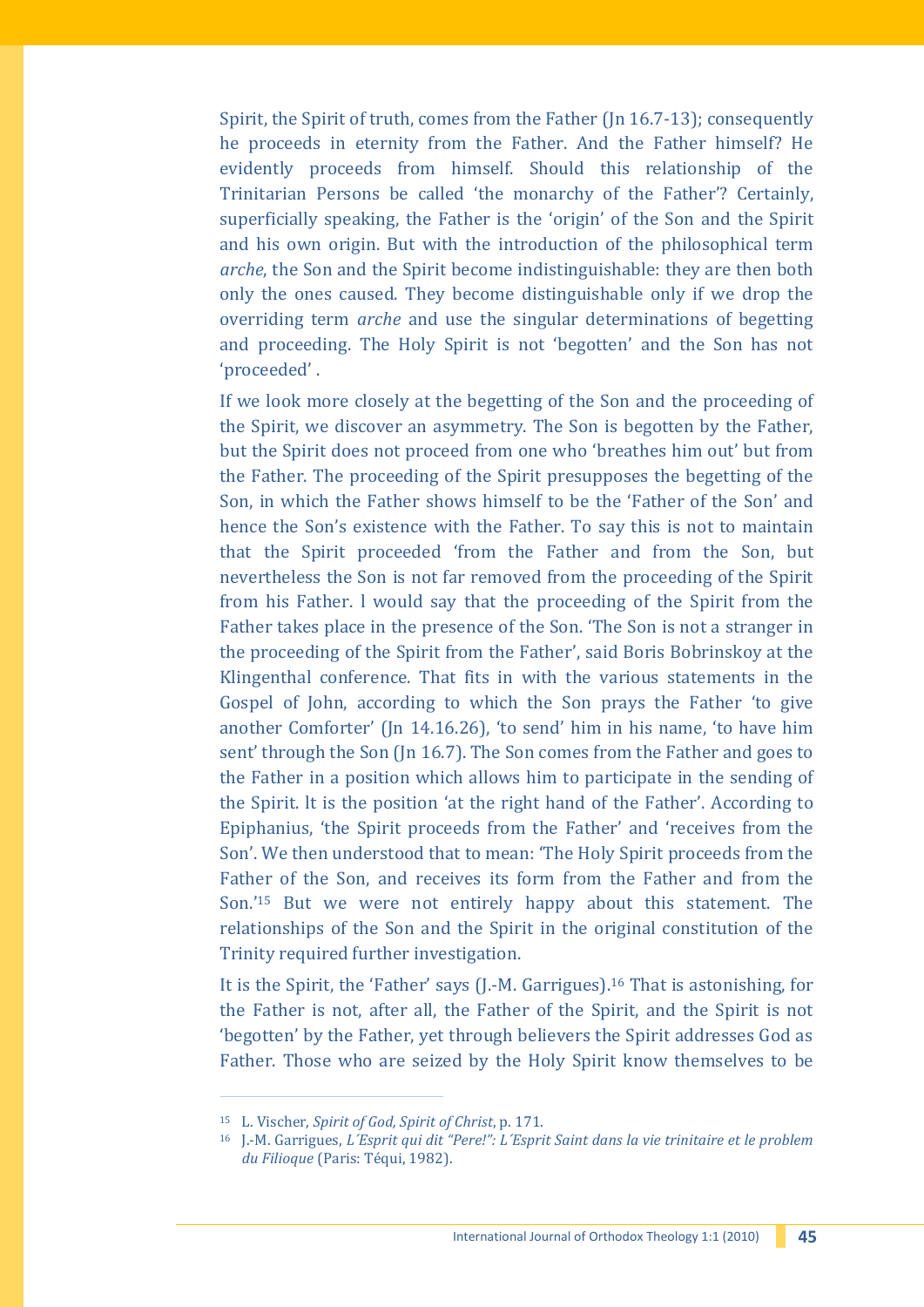God's 'children', and cry 'Abba, dear Father' (Rom 8.14-16). In fellowship with Christ they have access to the Father, and the Father turns to them in love. The primal image for this and its beginning is certainly to be found in the story of Jesus' baptism. Here the Father speaks in the Spirit who descends on Jesus: 'Thou art my beloved Son in whom I am well pleased' (Mk 1.11). In Gethsemane Jesus cries 'Abba, my Father…' (Mk 14.36). The Spirit binds the Father to the Son and the Son to his Father. In believers this is repeated and continued: in the light of the Holy Spirit believers perceive the fatherhood of God and their own sonship and daughterhood. In the Spirit the Father shows 'the light of his countenance'. In the Spirit believers are born to be the children of God.

# The Life of the Trinity: Perichoresis

In the constitution of the Trinity the Father has undoubtedly priority, whether we call it the monarchy of the Father or not: the unity of the Triunity proceeds in eternity from the Father. But in the life of the Triunity the three Persons are 'one', for they give themselves to each other and live in one another. This is described with the concept of the inner-trinitarian perichoresis.<sup>17</sup> John of Damascus uses it first for his Christology, then for the doctrine of the Trinity, in order to define the Johannine 'being in the other' . What is paraphrased outwardly as 'unconfused and undivided' is described in content through the mutual indwelling. The Latin translation was first *circumincessio*, then *circuminsessio*. In order to bring the Trinitarian doctrines of the Western and Eastern churches together, and in the interests of the ecumenical unity, the Council of Florence declared in 1438-54:

"Propter hanc unitatem Pater est totus in Filio, totus in Spiritu Sancto: Filius totus est in Patre, totus in Spiritu Sancto; Spiritus Sanctus totus est in Patrem totus in Filio. Nullus alium ut precedet aeternitate, aut excedit magnitudine, aut superat potestate."

In the perichoretic life of the Trinity no one Person has the precedence, not the Father either. Here the Trinity is a non-hierarchical community of equals. The Tri-unity is constituted through the perichoresis of eternal love, not through the monarchy of the Father, not through the 'bond of unity' in the Holy Spirit: the Trinitarian inter-subjectivity itself constitutes the unity.

ł

<sup>17</sup> J. Moltmann, 'The Triune God', pp. 149-156.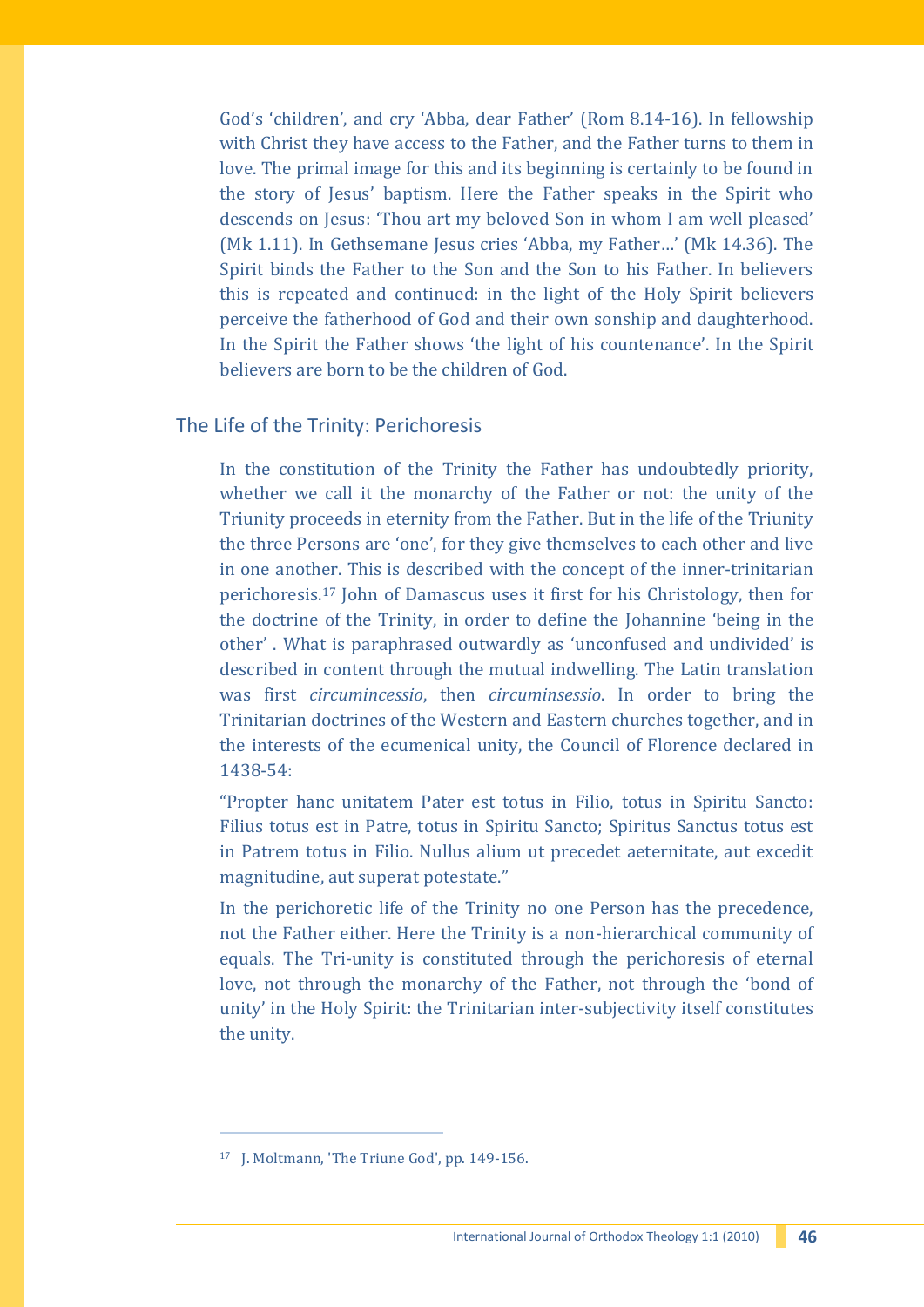The Latin words *circumincessio* and *circuminsessio* describe metaphorically a twofold meaning of the eternal Triunity: movement and rest. In the Trinity complete movement and absolute rest subsist simultaneously. Gregory of Nyssa took the spinning top as example, and we could also think of the eye of a hurricane.

Each Person 'moves' in the other two. That is the meaning of *circumincessio*. The Trinitarian Persons offer each other mutually as an inviting space for movement in which they can unfold their eternal livingness. The Father moves in the Son and in the Spirit, the Son in the Father and in the Spirit, the Spirit in the Son and in the Father. They move in one another and round one another and change 'from glory into glory' without leaving anything transitory behind them. In the *circumincessio* they are at once Persons and spaces for movement.

In the perichoresis every Trinitarian Person ek-sists outside himself in the two others. It is the power of perfect love which allows each Person to go out of itself in such a way that it is wholly present in the others. Each trinitarian Person is not just Person but also the living space for the two others. We do not talk only about three Persons but also about three trinitarian living spaces. In the perichoresis each Person makes himself livable for the others. That is the meaning of the *circuminsessio*. Each Person is at once active and passive: indwelling and space-giving, selfsurrendering and receiving. The perichoretic concept of Person goes beyond the substantial concept of the individual (Boethius) and also even beyond the communal concept of Person (Buber).

This perichoretic community is open for analogy. According to John 17.21 Jesus prays to the Father:

That they may all be one, even as thou Father an in me and I in thee, that they may also be in us, so that the world may believe that thou hast sent me.

j

Here the perichoretic community of the Father and the Son is the primal image, the community of Christ, the church, is the reflection: 'even so as'. The church does not correspond to the monarchy of the Father, and not to the uniqueness of the Son, and not to the being of the Holy Spirit; it corresponds to the triunity of the Father, the Son and the Holy Spirit. That was what Cyprian meant with his much quoted assertion:

The church is a people brought into unity from the unity of the Father, the Son and the Holy Spirit.<sup>18</sup>

<sup>18</sup> *Lumen Gentium: Études sur la Constitution sur l´Église* (Cahiers de la Revue diocésaine de Tournai, Tournai 1967), p. 4.